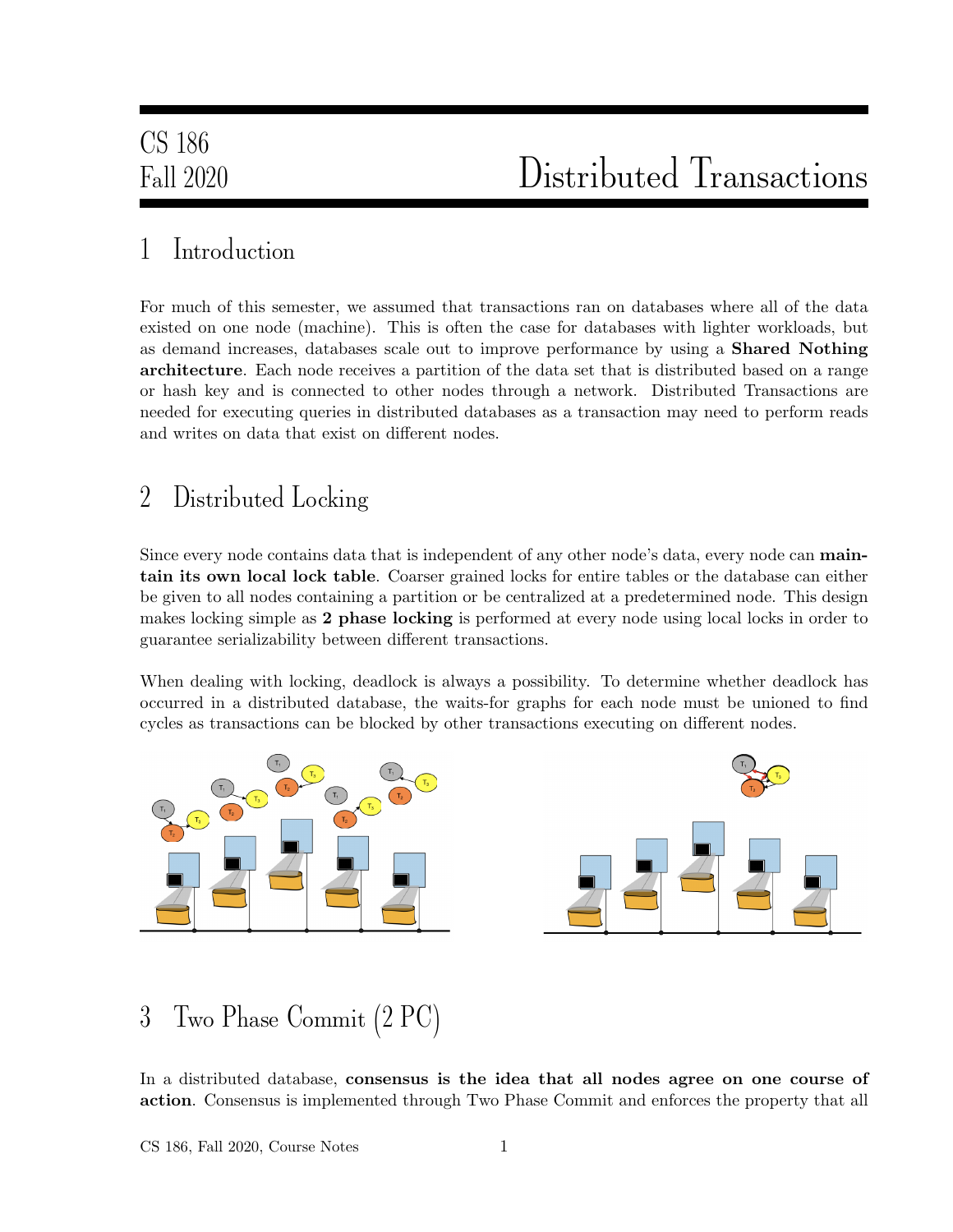nodes maintain the same view of the data. It provides this guarantee by ensuring that a distributed transaction either commits or aborts on all nodes involved. If consensus is not enforced, some nodes may commit the transaction while others abort, causing nodes to have views of data at different points in time.

Every distributed transaction is assigned a coordinator node that is responsible for maintaining consensus among all participant nodes involved in the transaction. When the transaction is ready to commit, the coordinator initiates Two Phase Commit.

2 PC's first phase is the preparation phase:

- 1. Coordinator sends prepare message to participants to tell participants to either prepare for commit or abort
- 2. Participants generate a prepare or abort record and flush record to disk
- 3. Participants send yes message to coordinator if prepare record is flushed or a no message if abort record is flushed
- 4. Coordinator generates a commit record if unanimous yes votes or an abort record otherwise and flushes record to disk
- 2 PC's second phase is the commit/abort phase:
	- 1. Coordinator broadcasts (sends message to every node in the db) result of the commit/abort vote based on flushed record
	- 2. Participates generate a commit or abort record based on the received vote message and flush record to disk
	- 3. Participants send an ACK (acknowledgement) message to the coordinator
	- 4. Coordinator generates an end record once all ACKs are received and flushes the record sometime in the future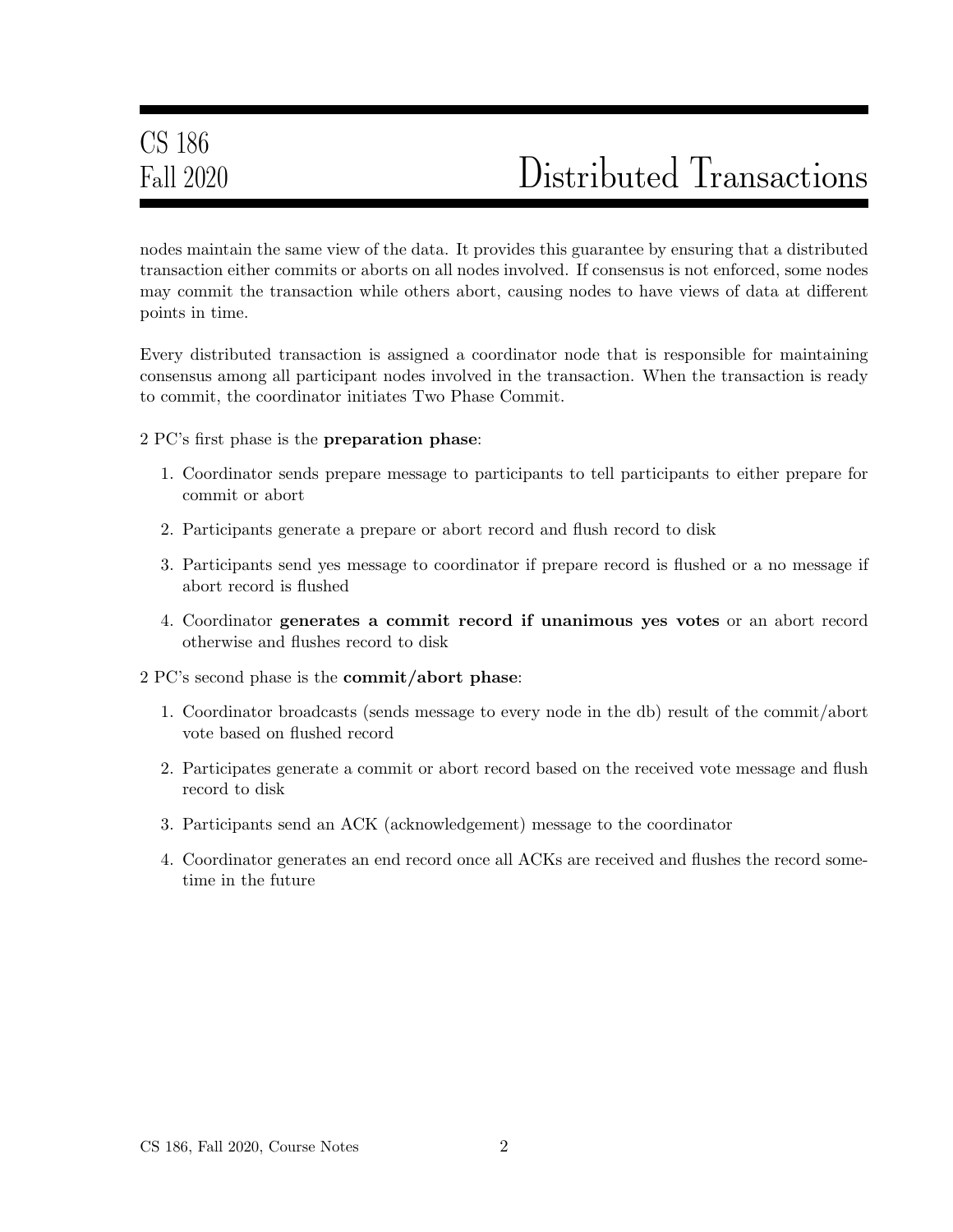

#### 4 Distributed Recovery

It is also important that the Two-Phase Commit protocol maintains consensus among all nodes even in the presence of node failures. In other words – suppose a node were to fail at an arbitrary point in the protocol. When this node comes back online, it should still end up making the same decision as all the other nodes in the database.

How do we accomplish this? Luckily, the 2PC protocol tells us to log the prepare, commit, and abort records. This means that between looking at our own log, and talking to the coordinator node, we will have all the information needed to accomplish recovery correctly.

Let's look at the specifics. We will analyze what happens for a failure at each possible point in the protocol, for either the participant or the coordinator.

Note that in some cases, we can determine what recovery decisions to make just by looking at our own log. In other cases, however, we might also have to talk to the coordinator; we wrap this logic in a separate process called the recovery process.

The possible failures, in chronological order:

- Participant is recovering, and sees no prepare record.
	- $-$  This probably means that the participant has not even started 2PC yet  $-$  and if it has, it hasn't yet sent out any vote messages (since those happen after flushing prepare to disk).
	- Since it has not sent out any vote messages, it is safe to abort the transaction.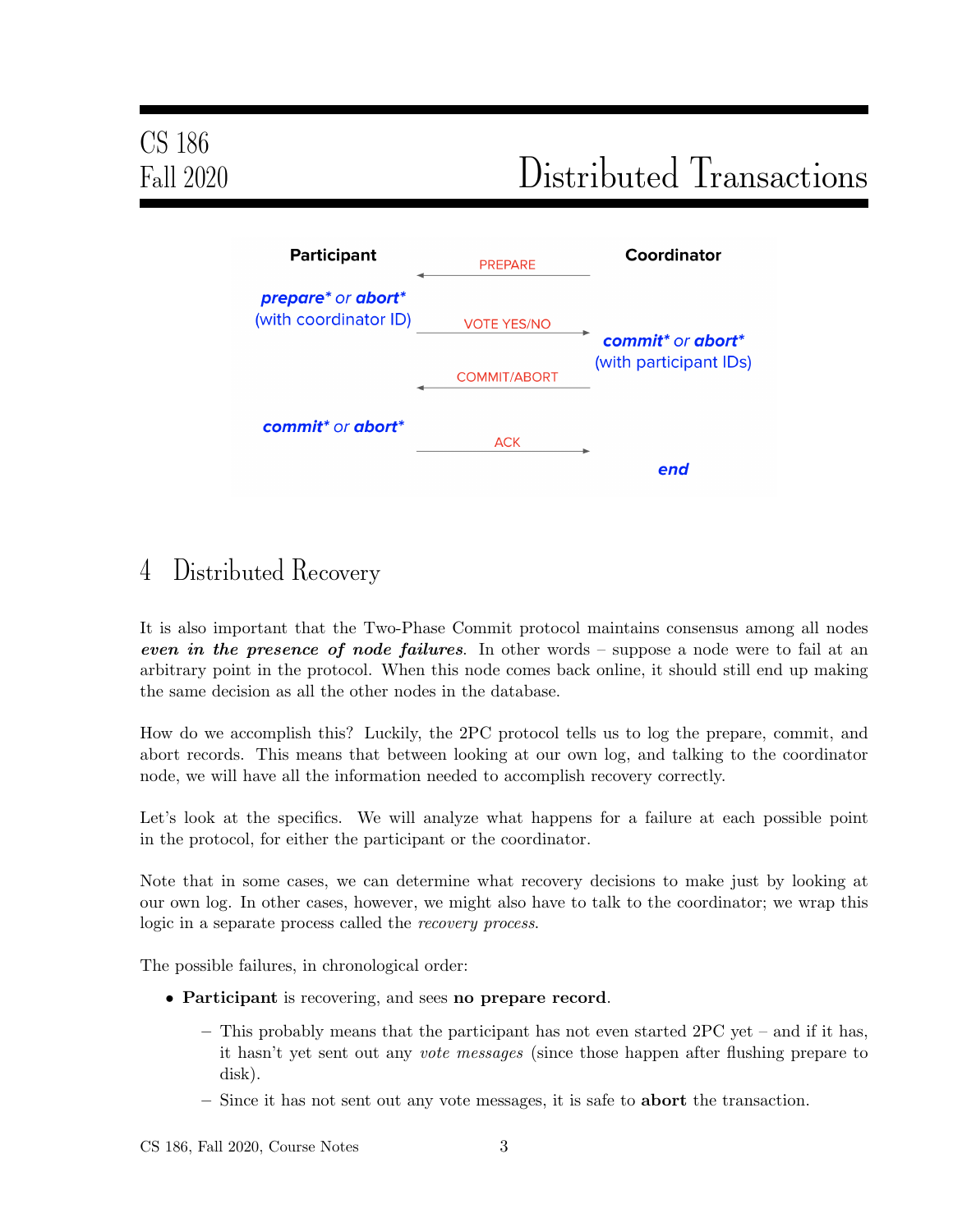- Participant is recovering, and sees a prepare record.
	- This situation is trickier. Looking at the graph above, a lot of things could have happened between logging the prepare record and crashing – for instance, we don't even know if we managed to send out our YES vote!
	- Specifically, we don't know whether or not the coordinator made a commit decision. So the recovery process must ask the coordinator whether a commit happened ("Did the coordinator log a commit?").
	- $-$  The coordinator will respond with the commit/abort decision, and the **participant** resumes 2PC from phase 2.
- Coordinator is recovering, and sees a commit record.
	- We'd like to commit, but we don't know if we managed to tell the participants.
	- So, just rerun phase 2 (send out commit messages).
- Participant is recovering, and sees a commit record.
	- We did all our work for this commit, but the coordinator might still be waiting for our ACK, so send ACK to coordinator.
- Coordinator is recovering, and sees an end record.
	- This means that everybody already finished the transaction and there is no recovery to do.

The list above only discusses commit records. What about abort records?

We could handle them the same way as commit records (e.g. tell participants, send acks). This works fine, but is it really necessary? What if nodes just didn't bother recovering aborted transactions?

It turns out this works if everybody understands that no log records means abort. This optimization is called presumed abort, and it means that abort records never have to be flushed – not in phase 1 or phase 2, not by the participant or the coordinator.

This results in the protocol looking like this: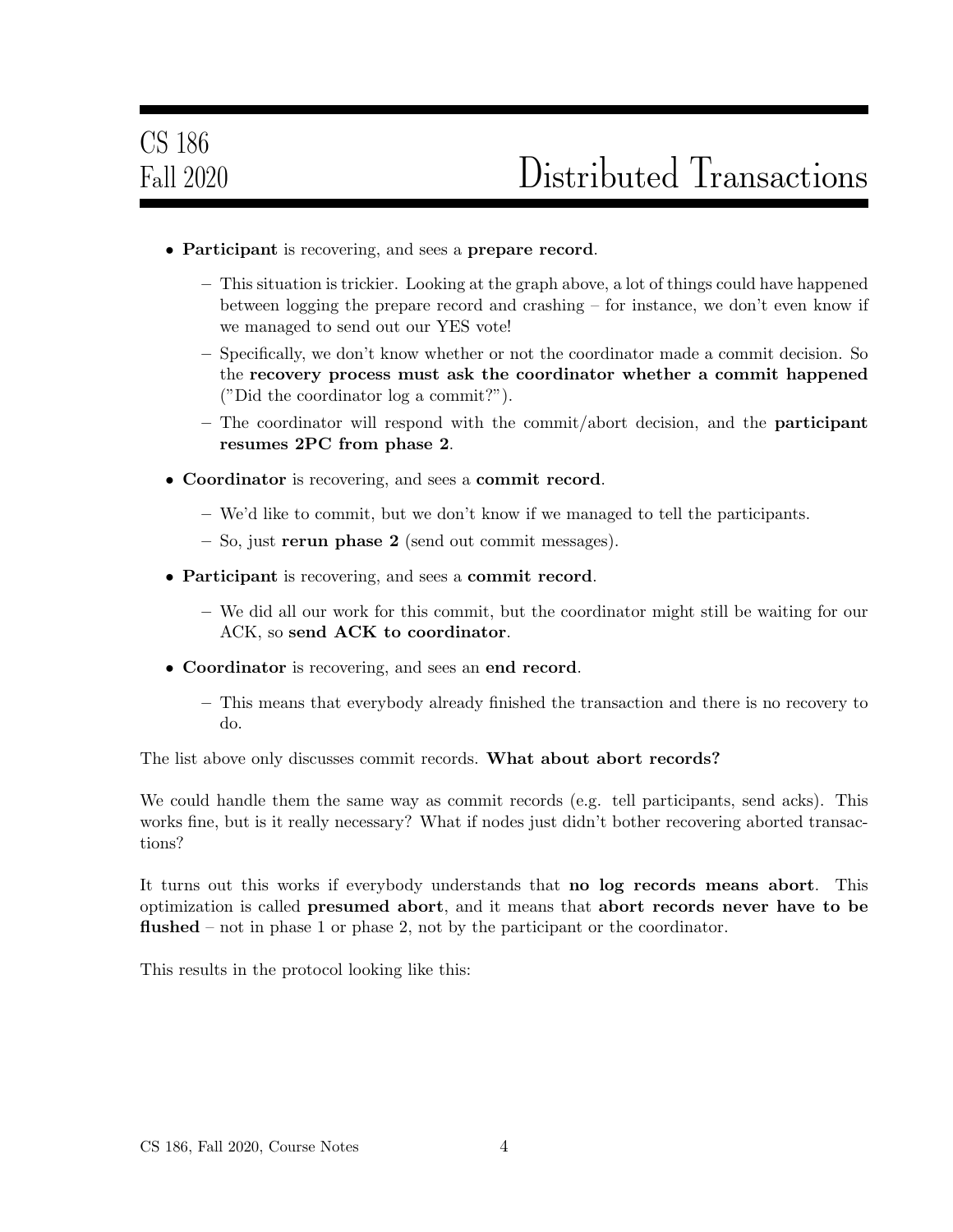

And this is how we would recover from failures in aborted transactions, with and without presumed abort:

- Participant is recovering, and sees a phase 1 abort record.
	- Without presumed abort: Send "no" vote to coordinator.
	- With presumed abort: Do nothing! (Coordinator will already presume abort anyway.)
- Coordinator is recovering, and sees an abort record.
	- Without presumed abort: Rerun phase 2 (tell participants about abort decision).
	- With presumed abort: Do nothing! (Participants who don't know the decision will just ask later.)
- Participant is recovering, and sees a phase 2 abort record.
	- Without presumed abort: Send back ACK to coordinator.
	- With presumed abort: Do nothing! (the participant doesn't need to do anything after writing a phase 2 abort record).

To wrap everything up, here are some subtleties we mentioned that you should be explicitly be aware of:

- The 2PC recovery decision is commit if and only if the coordinator has logged a commit record.
- Since 2PC requires unanimous agreement, it will only make progress if all nodes are alive. This is true for the recovery protocol as well – for recovery to finish, all failed nodes must eventually come back alive. Protocols that continue operating despite extended failures are out of the scope of this course, but a good example is "Paxos Commit".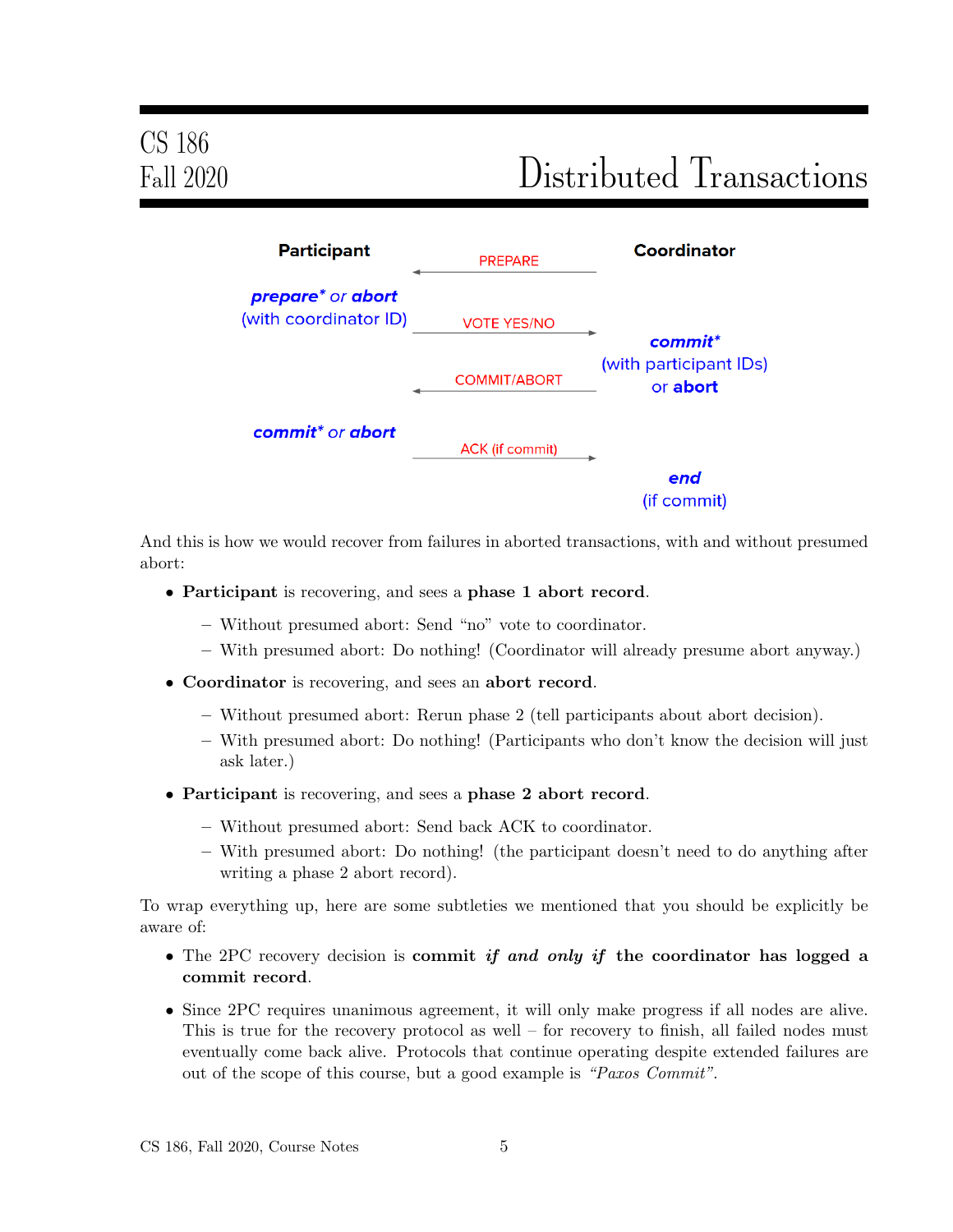#### 5 Practice Questions

- 1. Suppose that there are some transactions happening concurrently. If no two concurrent transactions ever operate on rows that are being stored in the same node, can a deadlock still happen?
- 2. Suppose a participant receives a prepare message for a transaction and replies VOTE-YES. Suppose that they were running a wound-wait deadlock avoidance policy, and a transaction comes in with higher priority. Will the new transaction abort the prepared transaction?
- 3. True or false if we are recovering and see a PREPARE record, it means we must have sent out a YES vote.
- 4. How many messages and log flushes does the presumed abort optimization skip if the transaction commits? What about if it aborts due to the participants aborting?